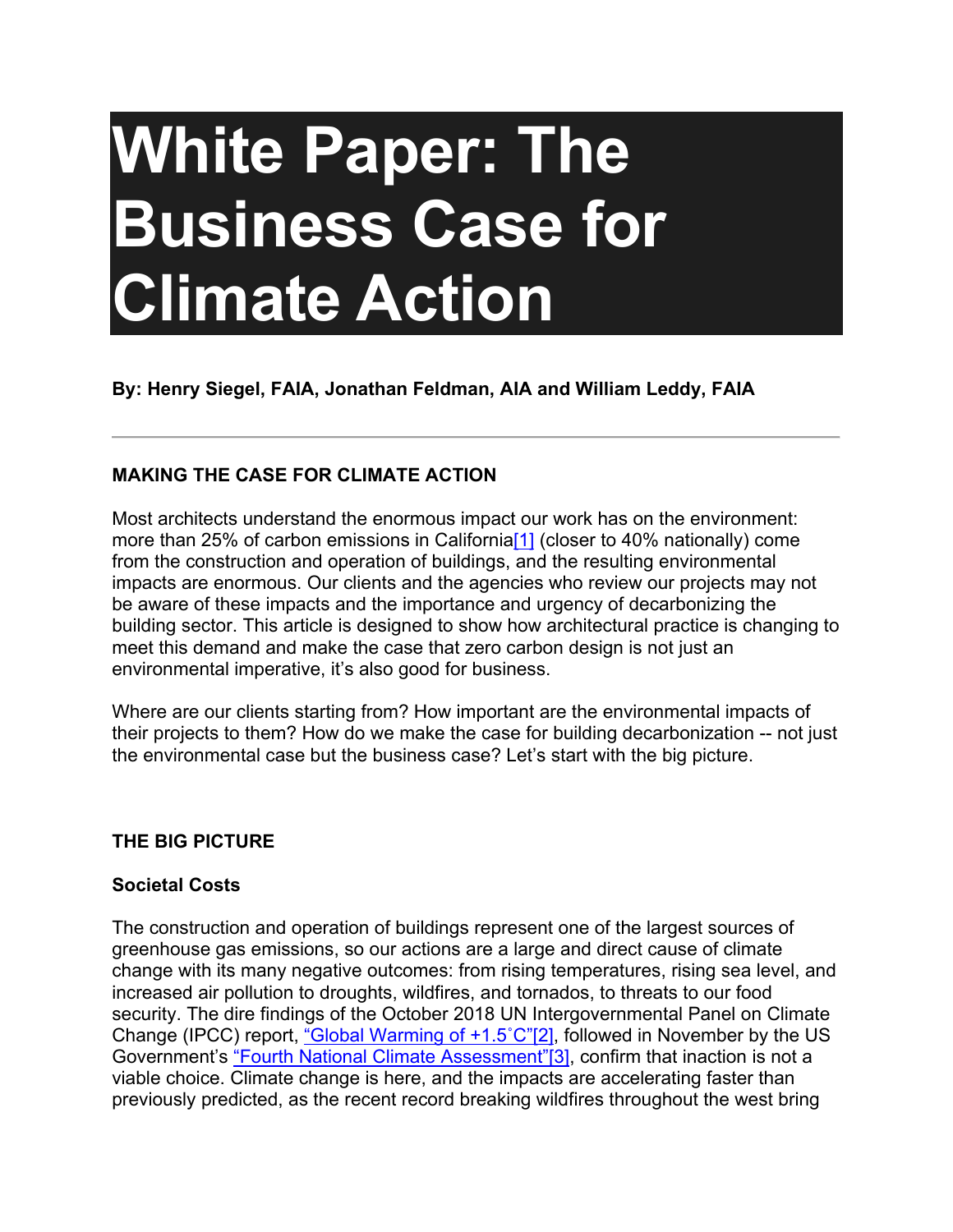home to us all. The IPCC report concludes that avoiding catastrophic climate impacts requires "a rapid and far-reaching transformation of human civilization at a magnitude that's never happened before."

While the cost and complexity of combating these challenges now may be considerable, both will be significantly greater if we wait. Investments in resilience now will be far less expensive than reacting to change later; by acting sooner to decarbonize our industry, we can reduce future environmental impacts and uncertainty – especially for more vulnerable populations – as well as future costs[.\[4\]](#page-9-3)

<span id="page-1-0"></span>And, there is great opportunity as well. Rapid technological change is making low carbon design the lowest cost option for new buildings. Architects can now make the case that we can save money for our clients -- construction cost and operating cost - and increase our clients' return on investment while also lowering the carbon footprint of their projects.

For new construction, "doing well" and "doing good" are in perfect alignment. The transition to a post-carbon building sector and economy isn't something to be feared: it's an extraordinary business opportunity to be embraced.

# **The Political Climate: Legislation, Reach Codes and Building Code Updates**

The State of California is moving rapidly to reduce carbon emissions statewide over the coming decades. The Legislature has established decarbonization goals and is drafting a host of policies growing out of these goals that will deeply affect the construction industry, and our day-to-day practices, in a wide variety of ways. Senate Bill 1477 calls on the California Public Utilities Commission (CPUC) to develop, in consultation with the California Energy Commission (CEC), two programs (BUILD and TECH) aimed at reducing greenhouse gas emissions associated with buildings. Assembly Bill 3232 calls on the Energy Commission, in consultation with the CPUC and other state agencies, to develop an assessment by next year of the feasibility of reducing the greenhouse gas emissions of California's buildings 40 percent below 1990 levels by 2030.

Many public agencies are studying how to quickly reduce building sector carbon emissions and are concluding that eliminating fossil fuel from buildings, requiring that new buildings use all electric systems, is the most promising way forward:

<span id="page-1-2"></span><span id="page-1-1"></span>• The California Public Utilities Commission has launched an effort to transition the state away from the use of fossil fuel in buildings[.\[5\]](#page-9-4)[\[6\]](#page-9-5)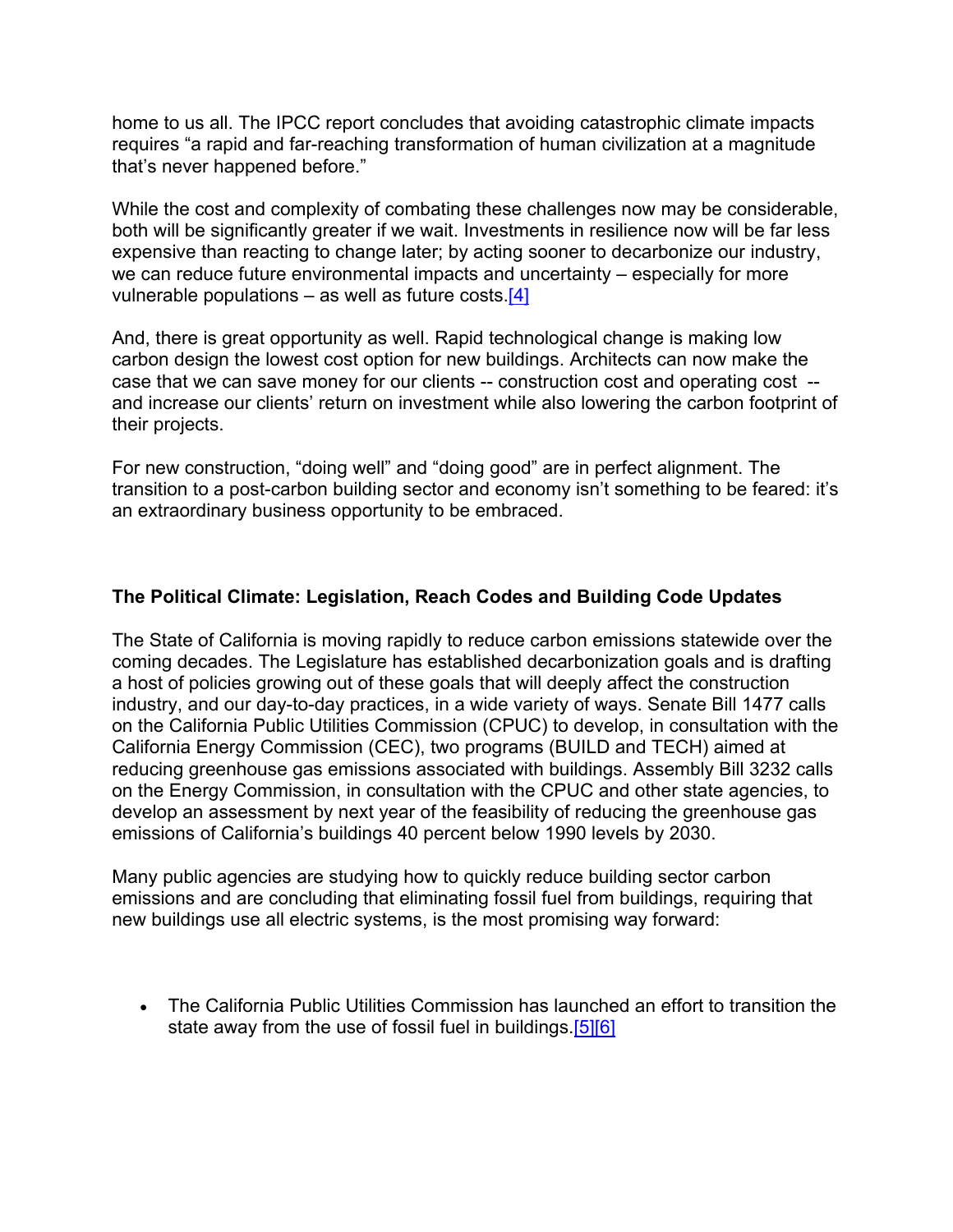- <span id="page-2-0"></span>• "Building electrification is widely recognized as a [low-cost method](https://www.ethree.com/wp-content/uploads/2018/06/Deep_Decarbonization_in_a_High_Renewables_Future_CEC-500-2018-012-1.pdf) to achieve greenhouse gas [emissions reductions.](https://rmi.org/insight/the-impact-of-fossil-fuels-in-buildings/) It is also an essential strategy for reducing air pollution and safeguarding public health, especially in California, where buildings contribute five times more [air pollution](https://ww3.arb.ca.gov/ei/emissiondata.htm) than power plants."[\[7\]](#page-9-6)
- <span id="page-2-1"></span>• A State of California study, tasked with evaluating paths to an 80% reduction from 1990 levels by 2050, concludes that "building electrification is likely to be a lower-cost, lower-risk long-term strategy compared to renewable natural gas." California policies and laws will rapidly be evolving in this direction.<sup>[8]</sup>

Action at the local level is happening even more quickly. Many county and city jurisdictions have passed electrification "reach codes," with the goal to meet decarbonization goals even more quickly than state mandates. In just 12 months, 35 cities representing nearly 10% of the state's population have committed to gas-free new construction - with more cities and counties joining all the time[.\[9\]](#page-9-8) [\[10\]](#page-9-9) Over 40 other cities and counties have similar reach codes in the works.

<span id="page-2-4"></span><span id="page-2-3"></span><span id="page-2-2"></span>The 2022 Building Code, now under consideration and enacted as of January 1, 2023, will likely include requirements and/or incentives for all electric buildings. AIA also supports the adoption of the *[ZERO Code for California](https://zero-code.org/)[\[11\],](#page-10-0)* developed by Architecture 2030 and Charles Eley, FAIA, which provides a regulatory overlay of existing California building codes that, if adopted, would lead to accelerated de-carbonization.

These are promising developments on multiple fronts. It is important that as a profession we stay informed about these political efforts, actively support their implementation, and encourage our clients to do the same.

## **Incentives**

<span id="page-2-6"></span><span id="page-2-5"></span>Tax incentives, carbon credits and other innovative financing mechanisms are under continuing development to make deep energy retrofits of existing buildings and new low-carbon building systems accessible to everyone. Government tax incentives for solar energy adoption have already been a major factor in the success of the solar industry, and these will likely continue. Meanwhile, many other programs are being developed around the country to democratize clean energy, reduce energy poverty, and expand access and affordability of resource efficient homes to low and moderateincome families. In California, many local and regional agencies, like the City of Los Angeles and the Los Angeles Department of Water and Power (LADWP[\)\[12\]](#page-10-1) are providing incentives for energy retrofits for low-income tenants and affordable housing developers. Since 2012 [Fannie Mae](http://www.fanniemae.com/portal/media/corporate-news/2019/green-bond-impact-report-6837.html)<sup>[\[13\]](#page-10-2)</sup> has offered the Multifamily Green Bond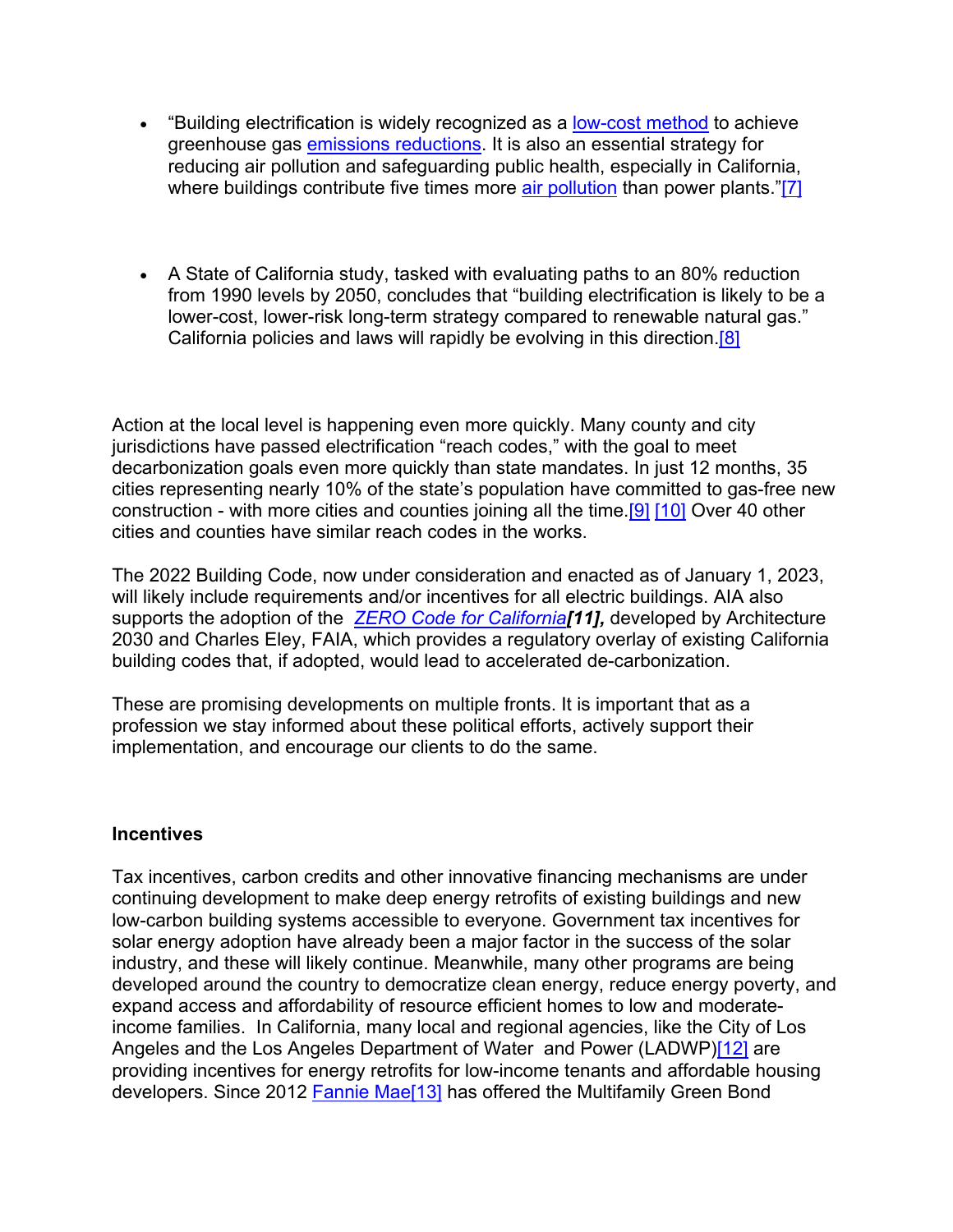program that provides innovative financing solutions for energy and water efficiency wrapped into traditional mortgage lending. New and retrofitted green multifamily buildings under this program are estimated to have already contributed \$7.2 billion in worker's income while reducing water use by 5.9 billion gallons and greenhouse emissions by 287,000 metric tons. As the zero carbon economy expands, financial institutions will continue to find innovative ways to serve it, and architects will benefit greatly from the many projects this financing will support.

## **Job Creation**

<span id="page-3-3"></span><span id="page-3-2"></span><span id="page-3-1"></span><span id="page-3-0"></span>The transition to a decarbonized building sector and economy will create millions of new jobs. (100,000 in California alone<sup>[14]</sup>) The UN's [International Labor Organization](https://www.ilo.org/weso-greening/#Intro-1)<sup>[\[15\]](#page-10-4)</sup> recently predicted that the green economy will generate 18 million new jobs globally by 2030. Influential global market analysts [FTSE Russel](https://unfccc.int/news/green-economy-overtaking-fossil-fuel-industry-ftse-russel-report)<sup>[\[16\]](#page-10-5)</sup> reported in 2018 that the value of the US green economy is expected to grow from \$4 trillion today to \$90 trillion by 2030. And according to a [Bloomberg](http://www.digitaljournal.com/business/labor-dept-renewable-energy-jobs-fastest-growing-sector-in-usa/article/506220)<sup>[\[17\]](#page-10-6)</sup> analysis of US Bureau of Labor Statistics employment projections, over the next decade "jobs for solar panel installers and wind turbine technicians will grow twice as fast as any other occupation." [\[18\]](#page-10-7)

## <span id="page-3-4"></span>**The Changing Power Grid and the Decreasing Role of Gas**

The electric grid in California is rapidly reducing its carbon footprint – – almost two thirds of California's electricity came from zero carbon sources in 2019. The cost of building and operating new solar and wind power capacity has fallen below the cost of operating existing coal powered utilities[.\[19\]](#page-10-8)

<span id="page-3-5"></span>Will the grid be up to the task of electrification? California's peak electric demand is due to air-conditioning in the summer. Most of the increase load due to building electrification comes in winter improving the utilization rate of the electric grid, which should lower cost[.\[20\]](#page-10-9)

<span id="page-3-6"></span>PG&E, the largest investor-owned public utility in California, supports electrification reach codes and the elimination of fossil fuel combustion in buildings. PG&E doesn't want to invest in new gas infrastructure because it understands that all-electric buildings will be the new standard; and the company realizes that its existing gas infrastructure is on the way to becoming a "stranded asset," an investment that will eventually provide no return. While most utilities in the state, including PG&E, the Sacramento Municipal Utility District (SMUD) and Southern California Edison (SCE), support electrification, some, like SoCalGas, are fighting it. Gas is its entire business, of course, and it has the support of trades that install gas infrastructure. The transition away from natural gas combustion in buildings will take decades so workers who want to can retire in those jobs, while others can be retrained and transitioned to well-paying green jobs.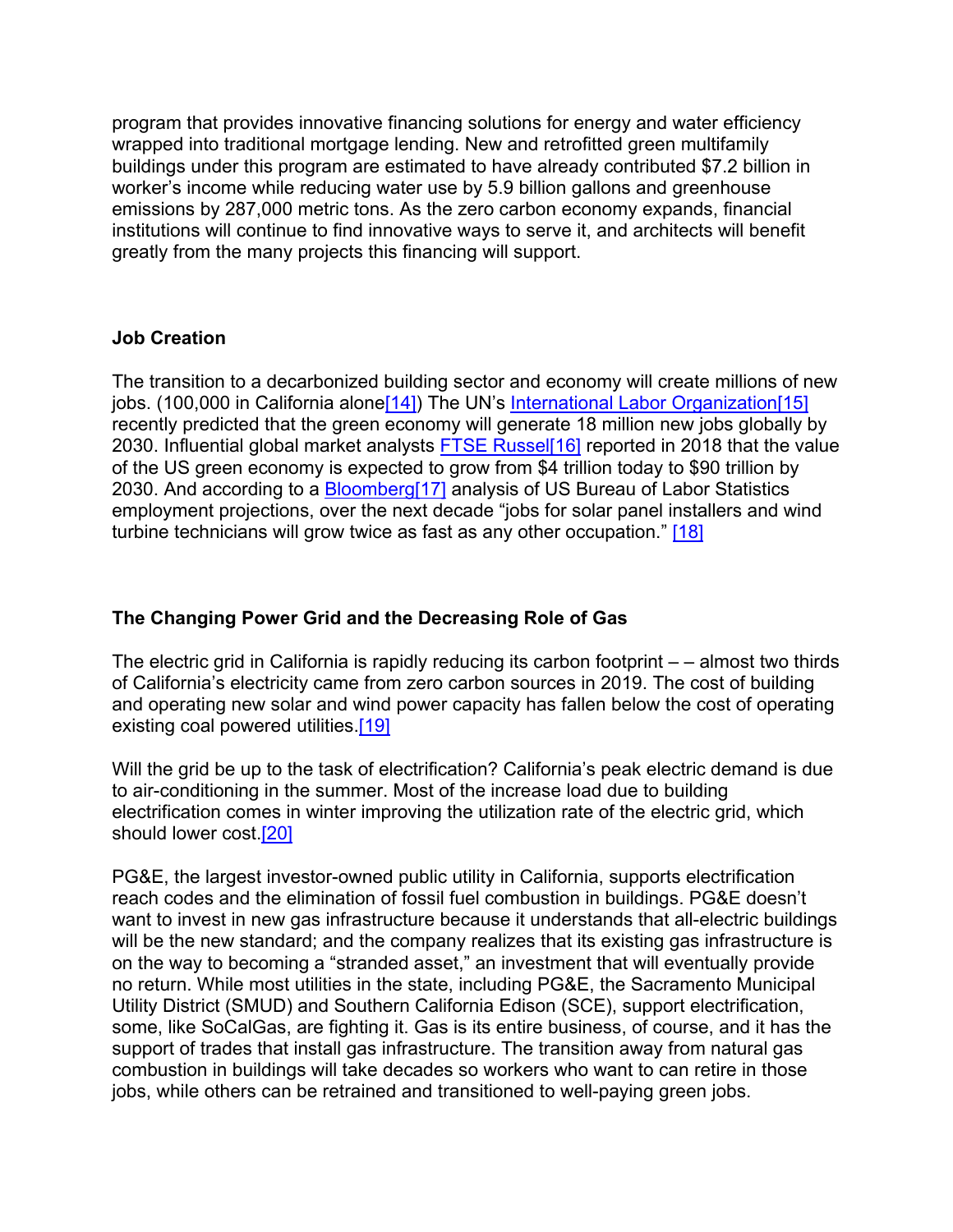<span id="page-4-0"></span>The cost of maintaining aging gas infrastructure is already increasing dramatically as utilities undertake substantial safety upgrades following a number of major disasters in the past decade, including the major leak at Aliso Canyon and explosions in San Bruno and San Francisco. And as California continues to cut fossil fuel use, demand for gas is in decline, and costs will continue to rise. According to [research from E3](https://gridworks.org/wp-content/uploads/2019/09/CA_Gas_System_in_Transition.pdf)[,\[21\]](#page-10-10) gas rates could increase from about \$1.50 per therm today to as much as \$19 per therm by 2050[.\[22\]](#page-10-11)

#### <span id="page-4-1"></span>**Injustice of Climate Change**

<span id="page-4-2"></span>In this moment when the US is wrestling with racism and economic injustice, the communities that suffer most from the systemic manifestations of these issues are also disproportionately suffering from the physical and economic consequences of climate change. To further this injustice, many of these same communities have a smaller environmental footprint and are contributing to climate change the least.<sup>[23]</sup> As we advance our efforts to address climate change and limit emissions that cause warming, we must widen our understanding of the relevant issues in all communities.

<span id="page-4-3"></span>We know that climate change will likely lead to more frequent, more severe, and longer heat waves during summer months and this will be exacerbated in lower income neighborhoods that generally are less shaded and more subject to urban heat island effects. There is growing evidence that GDP will also be reduced by a global average of 5.6% due to, among other causes, increased spending on energy needed for cooling[.\[24\]](#page-10-13) Heat waves, wildfires, and other extreme weather events caused by climate change have also cost the U.S. billions of dollar[s\[25\]](#page-10-14) for additional health care, and the need, as we have seen in the COVID pandemic, is most acute for already vulnerable, lower income populations [.\[26\]](#page-10-15)

<span id="page-4-7"></span><span id="page-4-6"></span><span id="page-4-5"></span><span id="page-4-4"></span>We also know that we cannot meet statewide carbon reduction goals without making sure that energy retrofits and other low carbon design strategies are made available to all communities. And making these programs available to all has many other benefits. " Electrification provides low-income communities access to major benefits such as cleaner air, healthier homes, good jobs and empowered workers, and greater access to affordable clean energy and energy efficiency to reduce monthly energy bills, while helping the state meet its climate goals, including a net-zero carbon economy and 100 percent clean electricity by 2045."[\[27\]](#page-11-0) HVAC heat pumps deliver utility bill savings for both retrofit and new construction of up to \$600 per year compared to gas appliances. Decarbonizing homes not only reduces pollution and helps achieve state climate goals, it can also support equity policy goals. "For example, heat pump systems provide a climate adaptation advantage, because they provide both air conditioning and heating. Air conditioning, along with better building design and more resilient communities, can help protect public health in low-income and vulnerable communities as heat waves become more severe under climate change.["\[28\]](#page-11-1)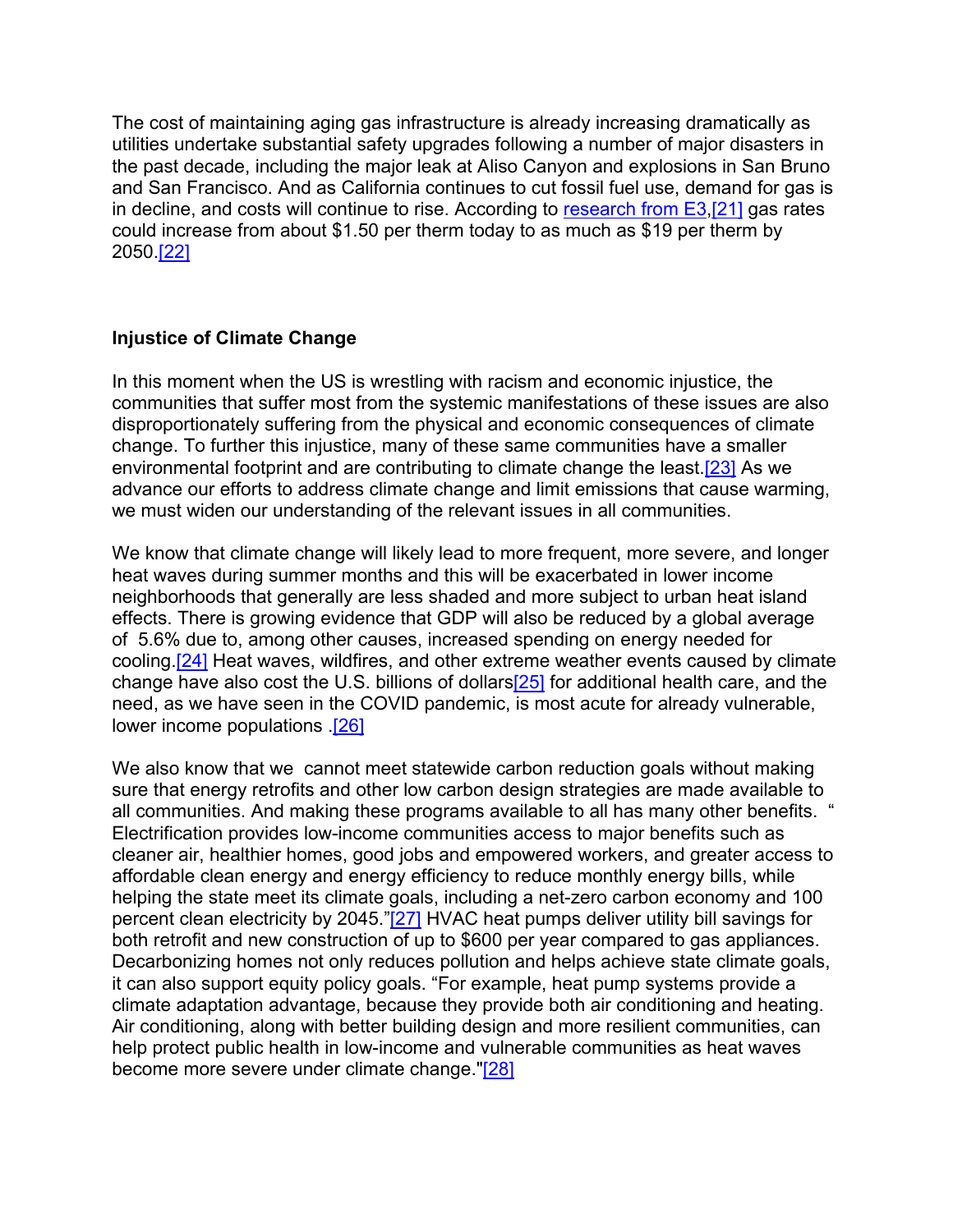Recently, we have seen numerous affordable housing projects that meet high standards for zero carbon design, demonstrating that projects that must meet stringent cost targets can still achieve ambitious performance and emissions standards. Increasingly, developers are proving that they are willing to consider the triple bottom line, with mutual benefits to people, planet, and profits.

# **THE DIRECT BENEFITS**

The benefits of making the transition to all-electric, zero carbon buildings, and doing it now, are compelling. Zero carbon buildings will save money. Building and business owners will realize more stable and resilient operations as well as first cost and longterm cost reductions for energy and utilities. Zero carbon buildings are more resilient, energy independent and safe. And if we act quickly and stave off the most significant fall-out from a changing climate, all of our businesses will benefit from the increased physical and economic stability.

## **What Will it Cost Me?**

While many architects can make a well-reasoned case for the environmental benefits of building decarbonization, our clients still need to understand the practical benefits and implications, such as:

- What will this cost up front?
- How will operating costs change?
- How will this affect permitting?
- How will it affect the building users?
- How will it affect value, financing, sales, leasing, resale?

## **New Buildings**

<span id="page-5-0"></span>For new buildings, we have persuasive answers to all these questions now. Construction costs, operating costs, and carbon emissions can all be lowered by designing all electric buildings. These benefits are made possible by many recent developments, including new higher efficiency heat pump technology for space and water heating. Heat pump equipment is now more efficient, has lower emissions, and costs less to operate than comparable gas equipment[.\[29\]](#page-11-2)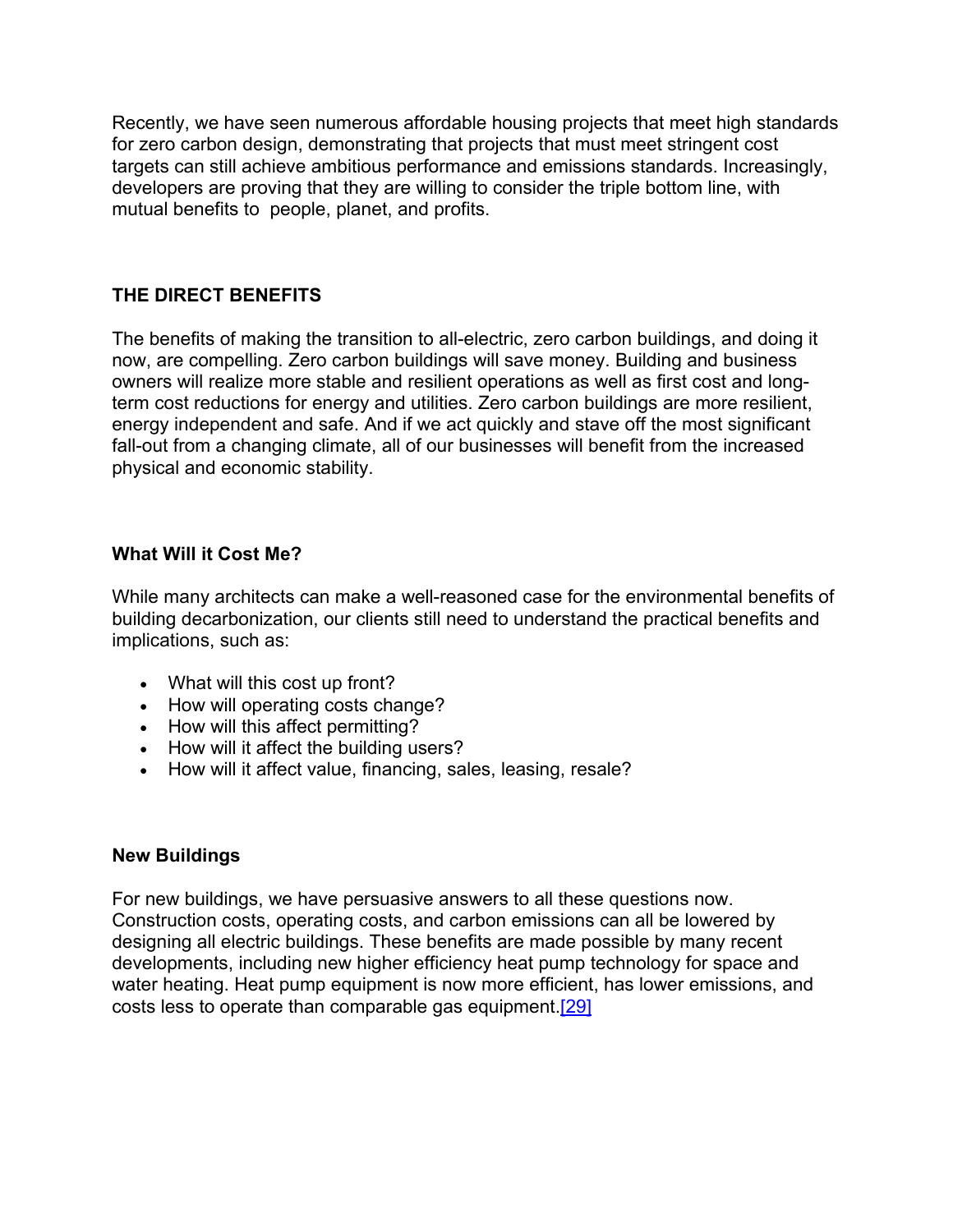- <span id="page-6-2"></span><span id="page-6-1"></span><span id="page-6-0"></span>• Construction cost will decrease; $[30]$  no gas piping will be installed on sites and or in buildings, no gas service or meter required. The cost differential of electrical equipment replacing what would have been gas equipment is negligible, and many utilities and Community Choice Aggregators (CCAs)<sup>[31]</sup> provide rebates for using electric equipment rather than gas.<sup>[32]</sup>
- <span id="page-6-3"></span>• Operating costs are also reduced since new heat pump equipment is now many times more efficient than comparable gas equipment.<sup>[33]</sup>
- Since elimination of fossil fuel combustion in buildings is widely recognized as an important strategy in meeting California carbon emission targets, all electric buildings will quickly become the easiest way to gain agency approvals.
- <span id="page-6-4"></span>• Elimination of fossil fuel combustion in buildings removes a prime source of toxicity in indoor environments and a dangerous source of combustion during fires. All electric buildings are safer and better for occupant health. Recent studies point to increased awareness of the negative health effects of cooking with gas.<sup>[34]</sup>
- Carbon neutral buildings cost less to build, are less expensive to operate, protect occupant health, and are safer and more resilient. The result: increased building value.
- <span id="page-6-5"></span>• With battery back-up, all electric systems are more resilient because they can operate, at least partially, during power outages[.\[35\]](#page-11-8)

# **Existing Buildings**

What about existing buildings? Retrofitting existing buildings that use gas service is more complex and potentially more costly, but help is on the way. Buildings that use propane or heating oil as a fuel source can, because of the operating costs of these fuels, realize immediate savings by switching to electricity. Buildings that use natural gas may be more expensive to convert in the short run if the electrical service to the building is small. But that will change quickly as new technologies come online.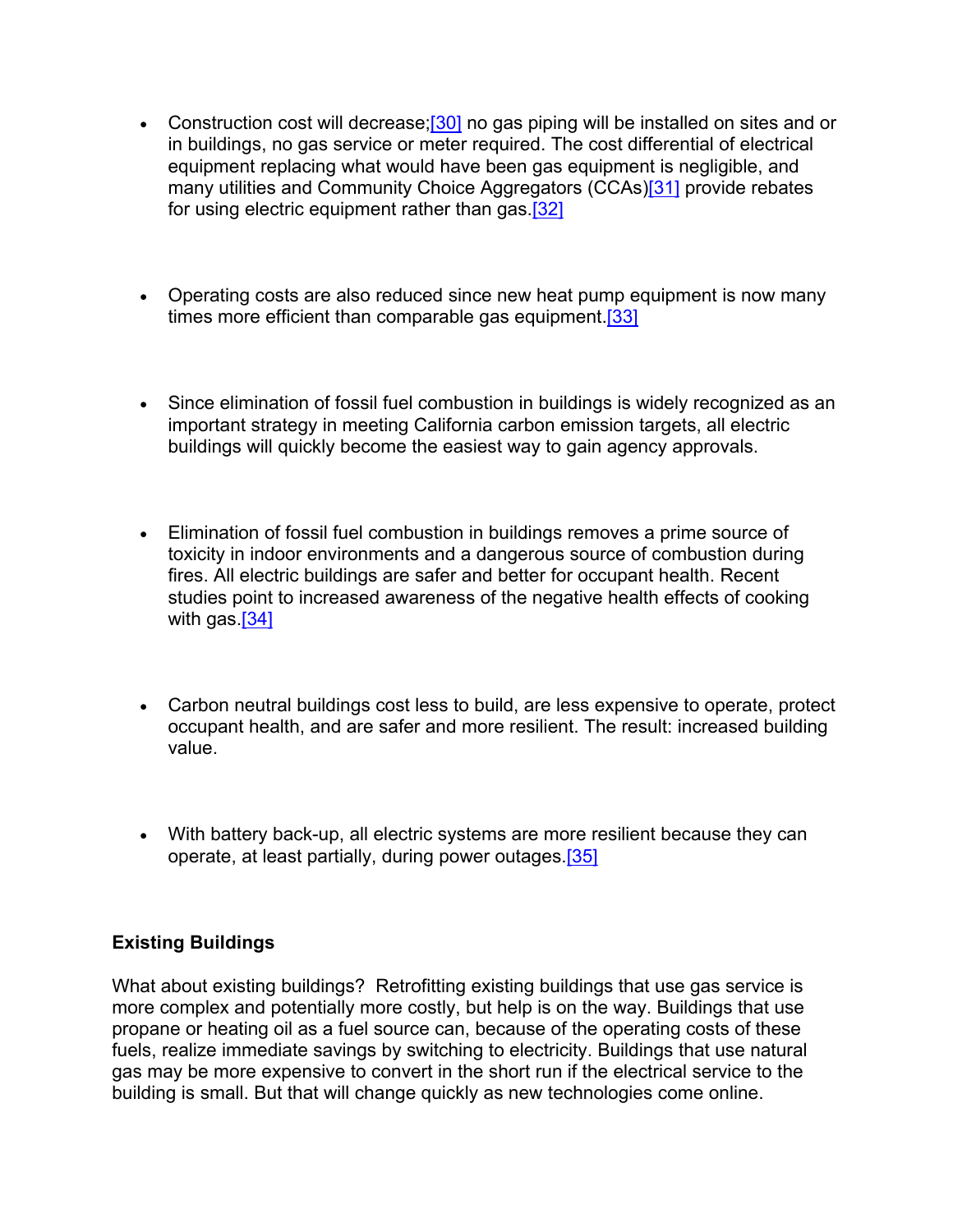<span id="page-7-0"></span>Examples include lower voltage heat pump equipment requiring less amperage (110 volt rather than 220 volt), coming on the market this year and next, and new smart electrical panels and switches that monitor and control electrical draw so that older buildings may not need an upgraded electrical service to go all electric.<sup>[36]</sup>

## **Rapidly Changing Technologies & Economies of Scale**

The move toward building decarbonization will continue to benefit from other rapid changes in technologies such as the growing efficiency and shrinking costs of photovoltaic systems.

<span id="page-7-3"></span><span id="page-7-2"></span><span id="page-7-1"></span>The cost of renewable energy on site<sup>[37]</sup> has dropped dramatically and is now one of the lowest cost sources of energy, significantly less costly than utility power in California. Rooftop solar is now available as low as \$1.49/watt (after tax credits[\)\[38\]](#page-11-11) with a payback of 4-5 years[.\[39\]](#page-12-0) Adding battery storage provides increased resilience in the face of power outages and rolling blackouts. Storing energy on site can produce further savings and provide more energy independence and stability, while allowing owners to lower operating costs by shifting time of use to off-peak hours, lowering carbon demand. Many of these technologies have relatively short pay-back periods, especially with the significant tax credits that are available. Payback periods will continue to shorten as California utility companies prioritize electric power over gas. While time is definitely not on our side when it comes to rising global temperatures, time is lowering the costs and increasing the scale and efficacy of our low carbon design strategies.

# **TALKING WITH CLIENTS**

So, how can you talk to clients, consultants and governing agencies about these issues? Architects are typically handed a project brief with clearly defined project goals that tend to focus on tasks, spaces, and personnel, in addition to budget and schedule expectations. We need to broaden the conversation. We have to assume that most clients would welcome an opportunity to improve their organizations by saving money, increasing their stability, improving their office culture and employee health and productivity $[40]$  – and that these efforts can directly strengthen their communities and assist in combating climate change. We can appeal to agency concerns about health and safety. And we can team up with our consultants to set high and achievable targets.

<span id="page-7-4"></span>Communication matters. Get to know what your clients really care about. Recognize different levels of understanding and buy-in and then meet them where they are, with respect. Once you have earned their trust, you have also earned the opportunity to use the resources in this article to advocate for decarbonization. (And you can find many other articles online about how to communicate about climate change.) Some of the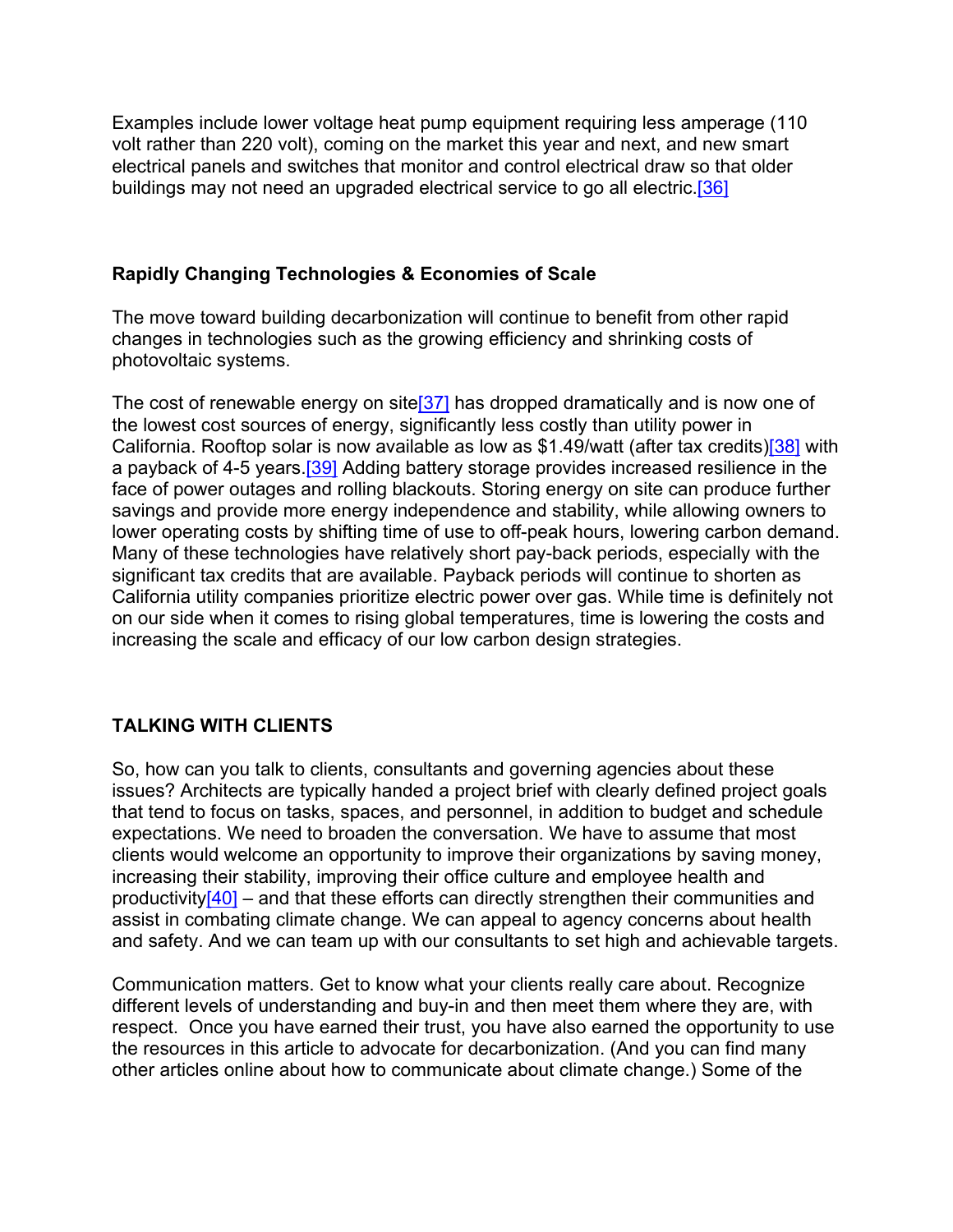<span id="page-8-0"></span>common principles include the kind of communication skills that architects are good at[:\[41\]](#page-12-2)

- Provide a vision for the future and how we are going to get there.
- Lead with the issues your client cares about such as lower cost or healthier spaces.
- Don't shy away from uncertainty.
- Explain data through storytelling.

# **Making Carbon-Free Building Design the Baseline Assumption**

Another strategy is to simply assume that the goal of every project is to build responsibly and now that all-electric buildings are less expensive, this should be the default. Clients will always have an opportunity to raise objections if they wish, though they should also be informed that city and state codes are changing rapidly and might even change before permits are issued. Before long, the codes will be dictating that we design this way and designing buildings that depend on fossil fuels will not be an option. By getting ahead of the codes, we can establish our individual practices as leaders on this issue – we can influence our clients and other architects, and we can attract talented employees who overwhelmingly care deeply about combating climate change.

We all have to answer tough questions from clients, and this resource [42] provides examples of answers from firms who are experienced in low carbon design and bringing their clients along with them. They answer questions like:

- <span id="page-8-1"></span>• This project is tight on time and budget. We do not have the resources to conduct additional analyses or to reinvent the wheel here.
- Having high-performing buildings is not a part of our organization's mission, so why should we make the investment?
- What is the cost premium to reduce my project's embodied carbon or improve building performance? These strategies sound expensive.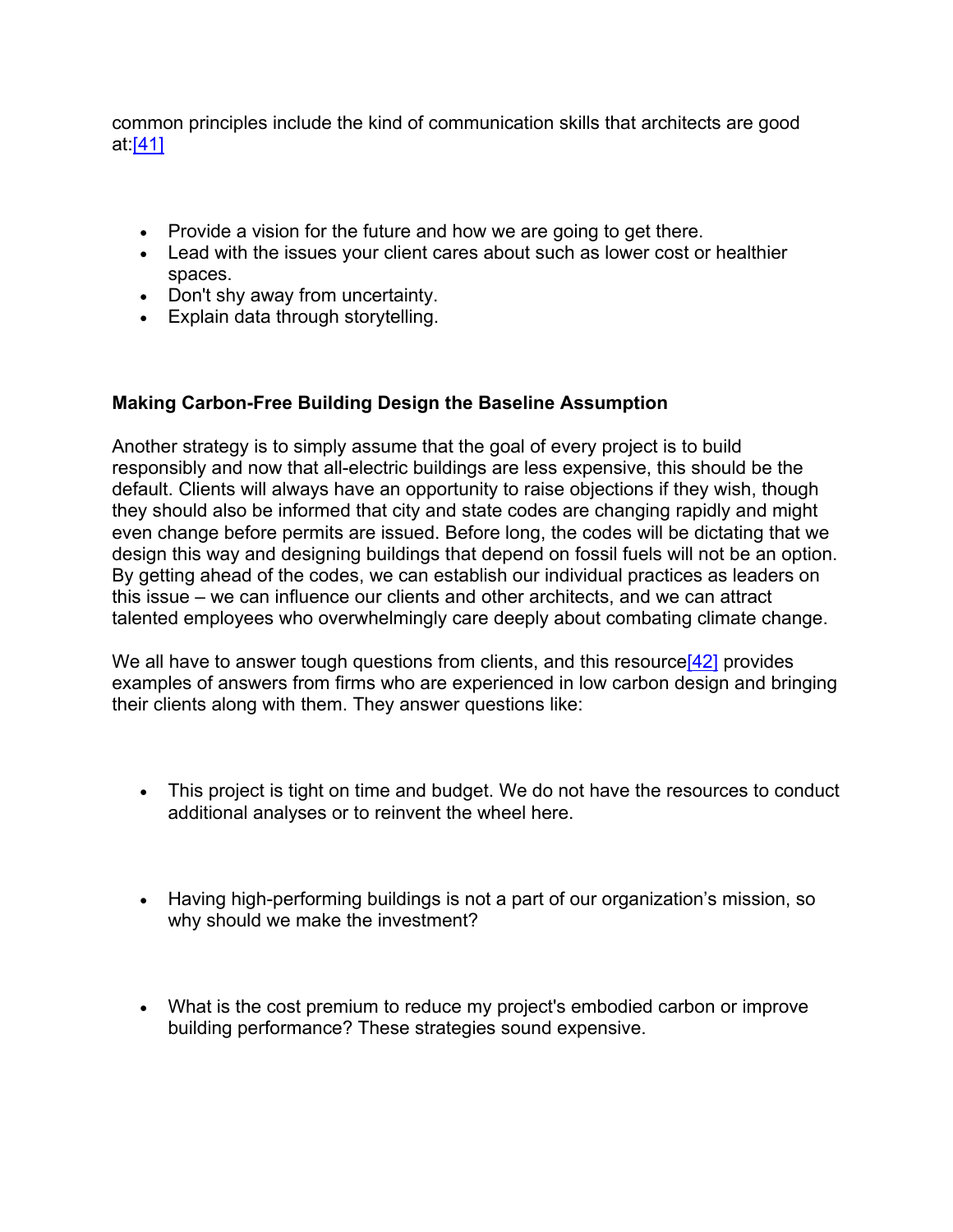Finally, here is a link to a power point of all electric buildings of many different building types and sizes completed or in design throughout the state:

[https://drive.google.com/file/d/1BLgWDbk18tojSQjNDi5Y6GBBtm\\_Zu70s/view](https://drive.google.com/file/d/1BLgWDbk18tojSQjNDi5Y6GBBtm_Zu70s/view)

And here is a link to the newly developed Clean Building Compass from the Building Decarbonization Coalition provides a host of additional links and resources:

<http://www.buildingdecarb.org/compass.html>

Authors

Henry Siegel, Jonathan Feldman, Bill Leddy

11/4/2020

<span id="page-9-0"></span>[\[1\]](#page-0-0) <https://www.nrdc.org/experts/joe-vukovich/real-climate-impact-californias-buildings>

<span id="page-9-1"></span>[\[2\]](#page-0-1) <https://www.ipcc.ch/sr15/>

<span id="page-9-2"></span>[\[3\]](#page-0-2) <https://nca2018.globalchange.gov/>

<span id="page-9-3"></span>[\[4\]](#page-1-0) [https://www.theclimategroup.org/news/delaying-climate-action-will-raise-costs-50](https://www.theclimategroup.org/news/delaying-climate-action-will-raise-costs-50-world-bank-report) [world-bank-report](https://www.theclimategroup.org/news/delaying-climate-action-will-raise-costs-50-world-bank-report)

<span id="page-9-4"></span>[\[5\]](#page-1-1) [https://www.utilitydive.com/news/cpuc-launches-rulemaking-transition-natural](https://www.utilitydive.com/news/cpuc-launches-rulemaking-transition-natural-gas/570653/)[gas/570653/](https://www.utilitydive.com/news/cpuc-launches-rulemaking-transition-natural-gas/570653/)

<span id="page-9-5"></span>[\[6\]](#page-1-2) [https://www.sfchronicle.com/business/article/California-begins-planning-for](https://www.sfchronicle.com/business/article/California-begins-planning-for-transition-away-14996560.php)[transition-away-14996560.php](https://www.sfchronicle.com/business/article/California-begins-planning-for-transition-away-14996560.php)

<span id="page-9-6"></span>[\[7\]](#page-2-0) [https://rmi.org/californias-investment-in-building-electrification-opens-new-job](https://rmi.org/californias-investment-in-building-electrification-opens-new-job-creation-opportunity/)[creation-opportunity/](https://rmi.org/californias-investment-in-building-electrification-opens-new-job-creation-opportunity/)

<span id="page-9-7"></span>[\[8\]](#page-2-1) [https://ww2.energy.ca.gov/2019publications/CEC-500-2019-055/CEC-500-2019-055-](https://ww2.energy.ca.gov/2019publications/CEC-500-2019-055/CEC-500-2019-055-F.pdf) [F.pdf](https://ww2.energy.ca.gov/2019publications/CEC-500-2019-055/CEC-500-2019-055-F.pdf)

<span id="page-9-8"></span>[\[9\]](#page-2-2) <https://localenergycodes.com/content/local-ordinance-map>

<span id="page-9-9"></span>[\[10\]](#page-2-3) <http://www.buildingdecarb.org/active-code-efforts.html>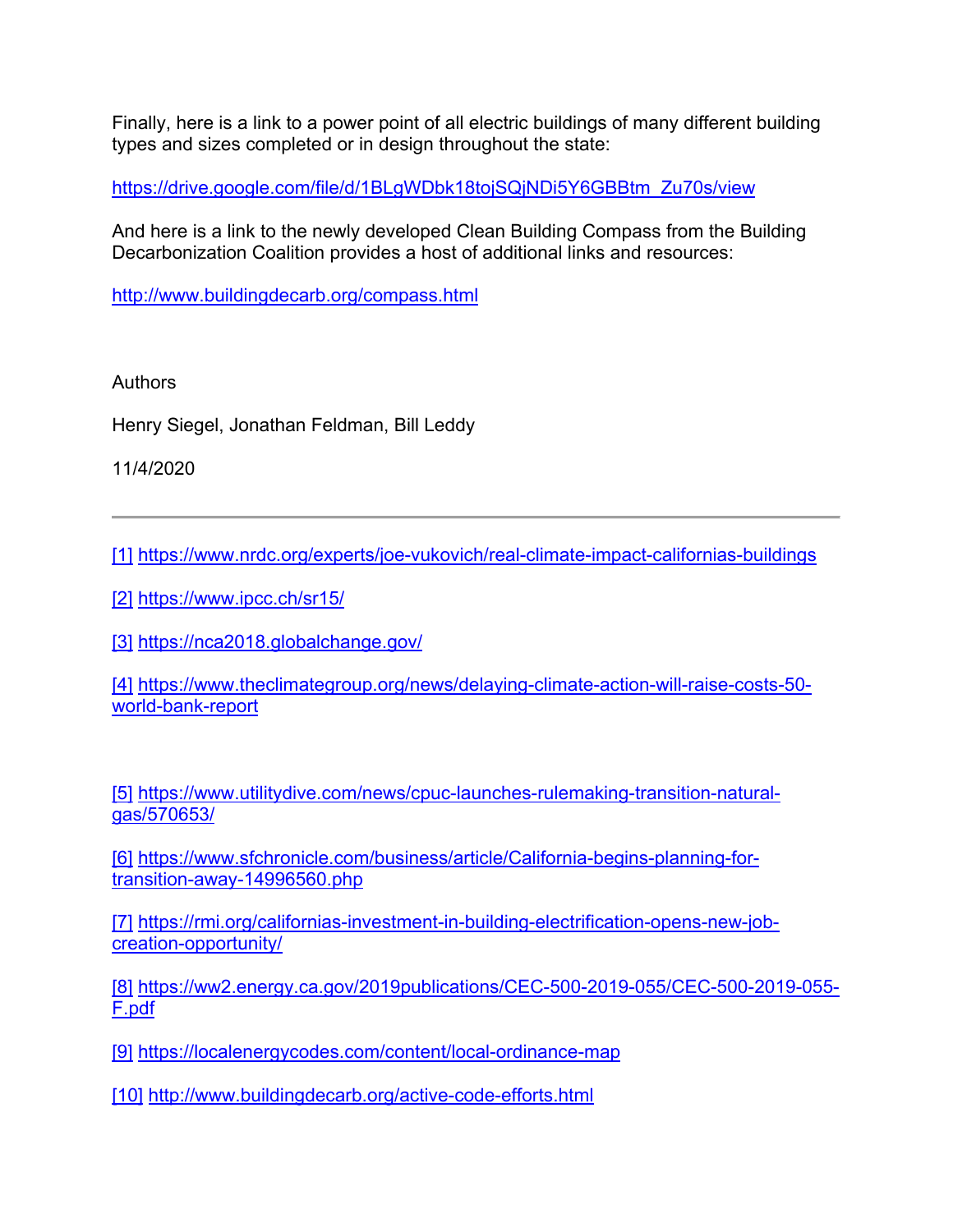<span id="page-10-0"></span>[\[11\]](#page-2-4) <https://zero-code.org/>

<span id="page-10-1"></span>[\[12\]](#page-2-5) <https://www.nrdc.org/stories/angeles-renters-want-their-own-green-new-deal>

<https://www.la-bbc.com/>

<span id="page-10-2"></span>[\[13\]](#page-2-6) [https://www.fanniemae.com/newsroom/fannie-mae-news/multifamily-green-bond](https://www.fanniemae.com/newsroom/fannie-mae-news/multifamily-green-bond-impact-report-highlights-benefits-fannie-mae-loan-programs-0)[impact-report-highlights-benefits-fannie-mae-loan-programs-0](https://www.fanniemae.com/newsroom/fannie-mae-news/multifamily-green-bond-impact-report-highlights-benefits-fannie-mae-loan-programs-0)

<span id="page-10-3"></span>[\[14\]](#page-3-0) [https://innovation.luskin.ucla.edu/wp](https://innovation.luskin.ucla.edu/wp-content/uploads/2019/11/California_Building_Decarbonization-Executive_Summary-1.pdf)[content/uploads/2019/11/California\\_Building\\_Decarbonization-Executive\\_Summary-](https://innovation.luskin.ucla.edu/wp-content/uploads/2019/11/California_Building_Decarbonization-Executive_Summary-1.pdf)[1.pdf](https://innovation.luskin.ucla.edu/wp-content/uploads/2019/11/California_Building_Decarbonization-Executive_Summary-1.pdf)

<span id="page-10-4"></span>[\[15\]](#page-3-1) <https://www.ilo.org/weso-greening/#Intro-1>

<span id="page-10-5"></span>[\[16\]](#page-3-2) [https://unfccc.int/news/green-economy-overtaking-fossil-fuel-industry-ftse-russel](https://unfccc.int/news/green-economy-overtaking-fossil-fuel-industry-ftse-russel-report)**[report](https://unfccc.int/news/green-economy-overtaking-fossil-fuel-industry-ftse-russel-report)** 

<span id="page-10-6"></span>[\[17\]](#page-3-3) [http://www.digitaljournal.com/business/labor-dept-renewable-energy-jobs-fastest](http://www.digitaljournal.com/business/labor-dept-renewable-energy-jobs-fastest-growing-sector-in-usa/article/506220)[growing-sector-in-usa/article/506220](http://www.digitaljournal.com/business/labor-dept-renewable-energy-jobs-fastest-growing-sector-in-usa/article/506220)

<span id="page-10-7"></span>[\[18\]](#page-3-4) [https://rmi.org/californias-investment-in-building-electrification-opens-new-job](https://rmi.org/californias-investment-in-building-electrification-opens-new-job-creation-opportunity/)[creation-opportunity/](https://rmi.org/californias-investment-in-building-electrification-opens-new-job-creation-opportunity/)

<span id="page-10-8"></span>[\[19\]](#page-3-5) [https://www.forbes.com/sites/energyinnovation/2018/12/03/plunging-prices-mean](https://www.forbes.com/sites/energyinnovation/2018/12/03/plunging-prices-mean-building-new-renewable-energy-is-cheaper-than-running-existing-coal/#54a4435531f3)[building-new-renewable-energy-is-cheaper-than-running-existing-coal/#54a4435531f3](https://www.forbes.com/sites/energyinnovation/2018/12/03/plunging-prices-mean-building-new-renewable-energy-is-cheaper-than-running-existing-coal/#54a4435531f3)

<span id="page-10-9"></span>[\[20\]](#page-3-6) [https://www.nrdc.org/experts/merrian-borgeson/californias-grid-ready-all-electric](https://www.nrdc.org/experts/merrian-borgeson/californias-grid-ready-all-electric-buildings)[buildings](https://www.nrdc.org/experts/merrian-borgeson/californias-grid-ready-all-electric-buildings)

<span id="page-10-10"></span>[\[21\]](#page-4-0) [https://gridworks.org/wp](https://gridworks.org/wp-content/uploads/2019/09/CA_Gas_System_in_Transition.pdf)[content/uploads/2019/09/CA\\_Gas\\_System\\_in\\_Transition.pdf](https://gridworks.org/wp-content/uploads/2019/09/CA_Gas_System_in_Transition.pdf)

<span id="page-10-11"></span>[\[22\]](#page-4-1) [https://gridworks.org/wp](https://gridworks.org/wp-content/uploads/2019/09/CA_Gas_System_in_Transition.pdf)[content/uploads/2019/09/CA\\_Gas\\_System\\_in\\_Transition.pdf](https://gridworks.org/wp-content/uploads/2019/09/CA_Gas_System_in_Transition.pdf)

[https://www.greentechmedia.com/articles/read/california-nears-tipping-point-on-all](https://www.greentechmedia.com/articles/read/california-nears-tipping-point-on-all-electric-building-regulations)[electric-building-regulations](https://www.greentechmedia.com/articles/read/california-nears-tipping-point-on-all-electric-building-regulations)

<span id="page-10-12"></span>[\[23\]](#page-4-2) [https://drive.google.com/file/d/1PFfGsGMq\\_zhW--NHVmRG4EZPaTtgcjKh/view](https://drive.google.com/file/d/1PFfGsGMq_zhW--NHVmRG4EZPaTtgcjKh/view)

<span id="page-10-13"></span>[\[24\]](#page-4-3) <https://www.sciencedaily.com/releases/2017/05/170529133714.htm>

<span id="page-10-14"></span>[\[25\]](#page-4-4) <https://agupubs.onlinelibrary.wiley.com/doi/full/10.1029/2019GH000202>

<span id="page-10-15"></span>[\[26\]](#page-4-5) <https://www.ncbi.nlm.nih.gov/books/NBK525226/>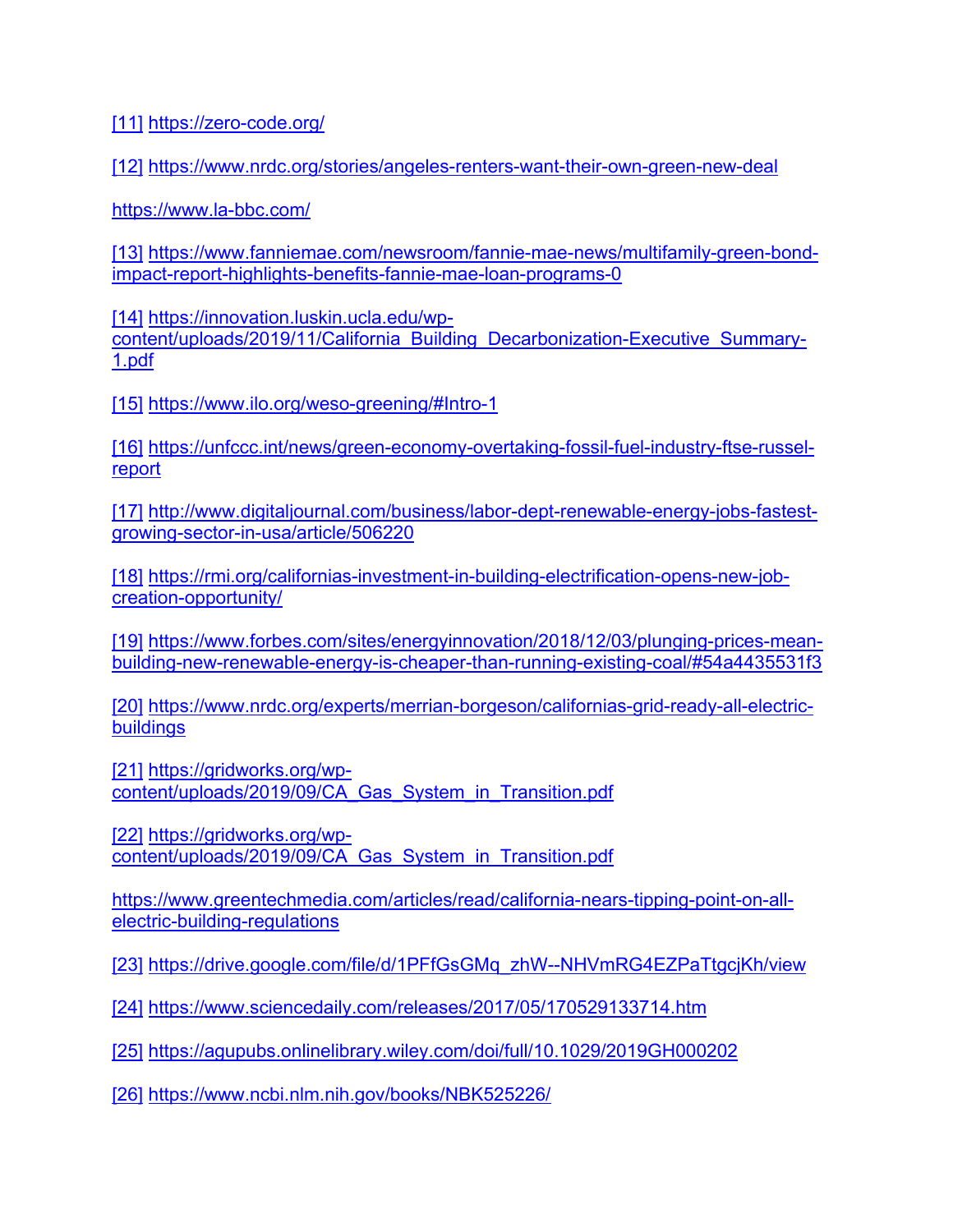<span id="page-11-0"></span>[\[27\]](#page-4-6) https://greenlining.org/publications/reports/2019/equitable-building-electrification-aframework-for-powering-resilient-communities/

<span id="page-11-1"></span>[\[28\]](#page-4-7) [https://www.ethree.com/wp-](https://www.ethree.com/wp-content/uploads/2019/04/E3_Residential_Building_Electrification_in_California_April_2019.pdf)

[content/uploads/2019/04/E3\\_Residential\\_Building\\_Electrification\\_in\\_California\\_April\\_20](https://www.ethree.com/wp-content/uploads/2019/04/E3_Residential_Building_Electrification_in_California_April_2019.pdf) [19.pdf](https://www.ethree.com/wp-content/uploads/2019/04/E3_Residential_Building_Electrification_in_California_April_2019.pdf)

<span id="page-11-2"></span>[\[29\]](#page-5-0) <https://www.aceee.org/sites/default/files/publications/researchreports/a1803.pdf>

<span id="page-11-3"></span>[\[30\]](#page-6-0) [https://rmi.org/insight/the-new-economics-of-electrifying](https://rmi.org/insight/the-new-economics-of-electrifying-buildings?submitted=1983dhtw8)[buildings?submitted=1983dhtw8](https://rmi.org/insight/the-new-economics-of-electrifying-buildings?submitted=1983dhtw8)

<span id="page-11-4"></span>[\[31\]](#page-6-1) <https://cal-cca.org/about/members/>

<span id="page-11-5"></span>[\[32\]](#page-6-2) <https://www.bayrenresidential.org/get-rebates>

<https://www.sce.com/residential/rebates-savings/rebates>

<https://www.smud.org/en/Rebates-and-Savings-Tips>

<https://www.sdge.com/residential/savings-center/rebates/multifamily-rebates>

<span id="page-11-6"></span>[\[33\]](#page-6-3) [https://www.ethree.com/wp](https://www.ethree.com/wp-content/uploads/2019/04/E3_Residential_Building_Electrification_in_California_April_2019.pdf)content/uploads/2019/04/E3 Residential Building Electrification in California April 20 [19.pdf](https://www.ethree.com/wp-content/uploads/2019/04/E3_Residential_Building_Electrification_in_California_April_2019.pdf)

<span id="page-11-7"></span>[\[34\]](#page-6-4) <https://rmi.org/insight/gas-stoves-pollution-health/>

<span id="page-11-8"></span>[\[35\]](#page-6-5) <https://rmi.org/insight/the-economics-of-electrifying-buildings/>

<span id="page-11-9"></span>[\[36\]](#page-7-0) [http://content.aia.org/sites/default/files/2019-](http://content.aia.org/sites/default/files/2019-07/RES19_227853_Retrofitting_Existing_Buildings_Report_Guide_V3.pdf) 07/RES19 227853 Retrofitting Existing Buildings Report Guide V3.pdf

<https://rmi.org/insight/the-economics-of-electrifying-buildings/>

<https://rmi.org/insight/how-to-calculate-and-present-deep-retrofit-value/>

<span id="page-11-10"></span>[\[37\]](#page-7-1) [https://www.irena.org/publications/2020/Jun/Renewable-Power-Costs-in-](https://www.irena.org/publications/2020/Jun/Renewable-Power-Costs-in-2019#:%7E:text=Solar%20and%20wind%20power%20costs,and%20offshore%20wind%20at%2029%25)[2019#:~:text=Solar%20and%20wind%20power%20costs,and%20offshore%20wind%20](https://www.irena.org/publications/2020/Jun/Renewable-Power-Costs-in-2019#:%7E:text=Solar%20and%20wind%20power%20costs,and%20offshore%20wind%20at%2029%25) [at%2029%25](https://www.irena.org/publications/2020/Jun/Renewable-Power-Costs-in-2019#:%7E:text=Solar%20and%20wind%20power%20costs,and%20offshore%20wind%20at%2029%25)

<span id="page-11-11"></span>[\[38\]](#page-7-2) <https://www.tesla.com/energy/design>